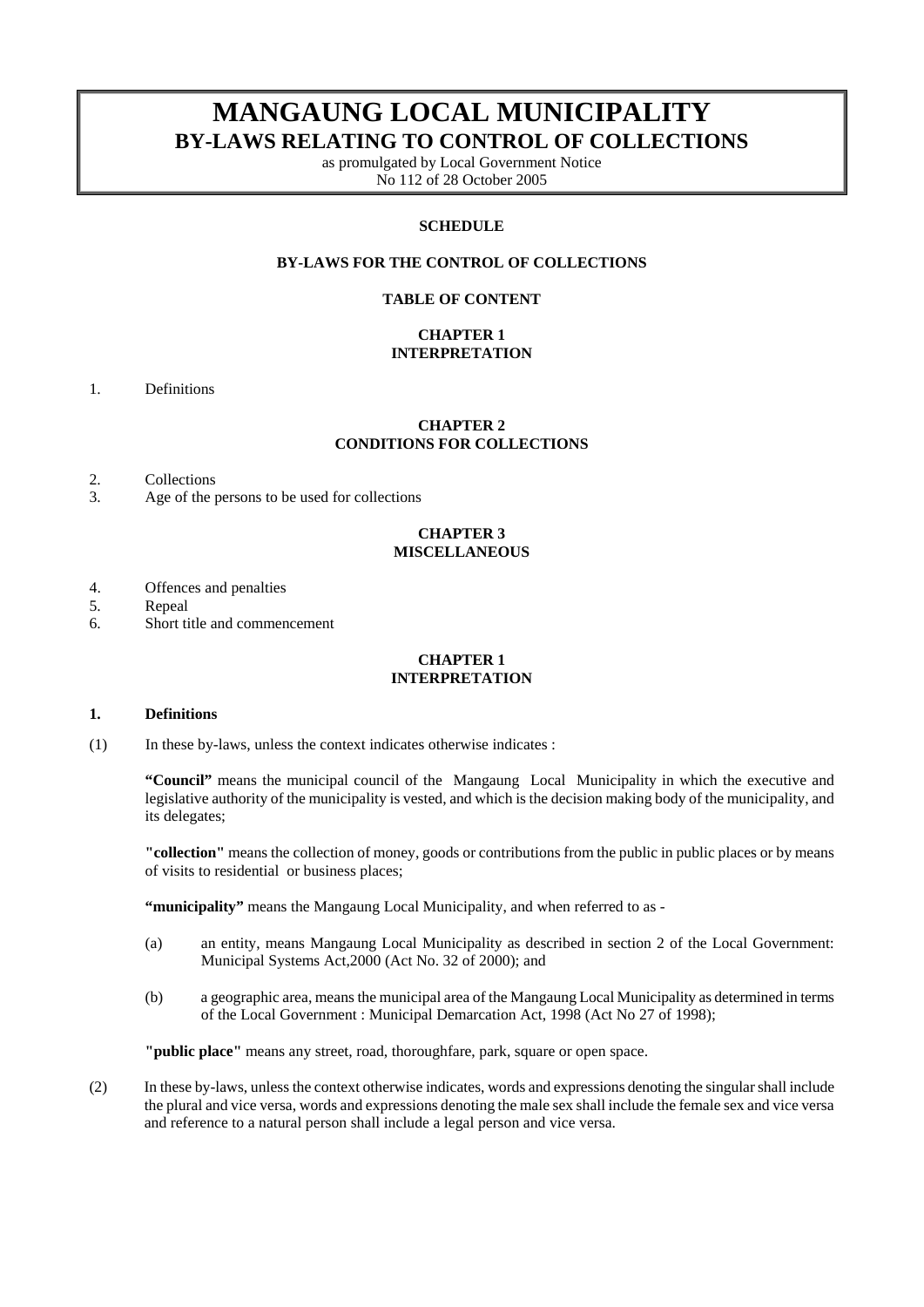## **CHAPTER 2 CONDITIONS FOR COLLECTIONS**

#### **2. Collections**

- (1) No person shall within the Municipality be engaged in, attempt to, or permit or in any way be concerned with the conducting of a collection, without the prior written consent of the Council.
- (2) Any application for the consent of the Council in terms of subsection (1) shall be made and submitted to the Council in writing, and shall clearly set out :
	- (a) the full name and address and occupation of the person to be responsible, or of persons to be jointly responsible for such collection and the name of the organisation concerned;
	- (b) the object for which such collection is to be made or the fund to which the proceeds thereof are to be devoted and whether such object or fund is local to the Municipality;
	- (c) in the event that the applicant is the local branch of a parent organisation, what percentage, if any, will be paid over to the parent organisation;
	- (d) the day or days on which and the hours between which such collection is to be made;
	- (e) the area where such collection is to be made;
	- (f) whether the gross amount of the proceeds, without any deduction, is to be devoted to the object or fund in question;
	- (g) the full name and address of the person who will supervise such collection; and
	- (h) whether contributions in cash will be recorded on lists or will be received in receptacles.
- (3) Where such contributions are to be received in receptacles, such receptacles shall be sealed, and each receptacle shall bear a label indicating the object or the fund to which the proceeds shall be devoted.
- (4) Where contributions are to be recorded on lists, such lists shall be endorsed by the Council and shall clearly set out:
	- (a) that such collection is being made with the consent of the Council;
	- (b) the object or the fund to which the proceeds shall be devoted;
	- (c) by whom such collection is being made or conducted and
	- (d) the full name and address of the person supervising such collection.
- (5) Where contributions are to be received or recorded in a manner other than that prescribed in subsections (3) or (4), the consent of the Council thereto shall first be obtained.

## **3. Age of the persons to be used for collections**

 No person under the age of 16 years shall be employed or engaged in any collection and any person who or any organization which has obtained the written permission of the Council to make such collection shall be responsible for ensuring that the provisions of this section are strictly complied with.

#### **CHAPTER 3 MISCELLANEOUS**

#### **4. Offences and penalties**

(1) Any person contravening or failing to comply with any of the provisions of these by-laws shall be guilty of an offence and shall upon conviction by a court be liable to a fine not exceeding R 60 000, or imprisonment for a period not exceeding three years or both a fine as well as period of imprisonment, or such other fine or period of